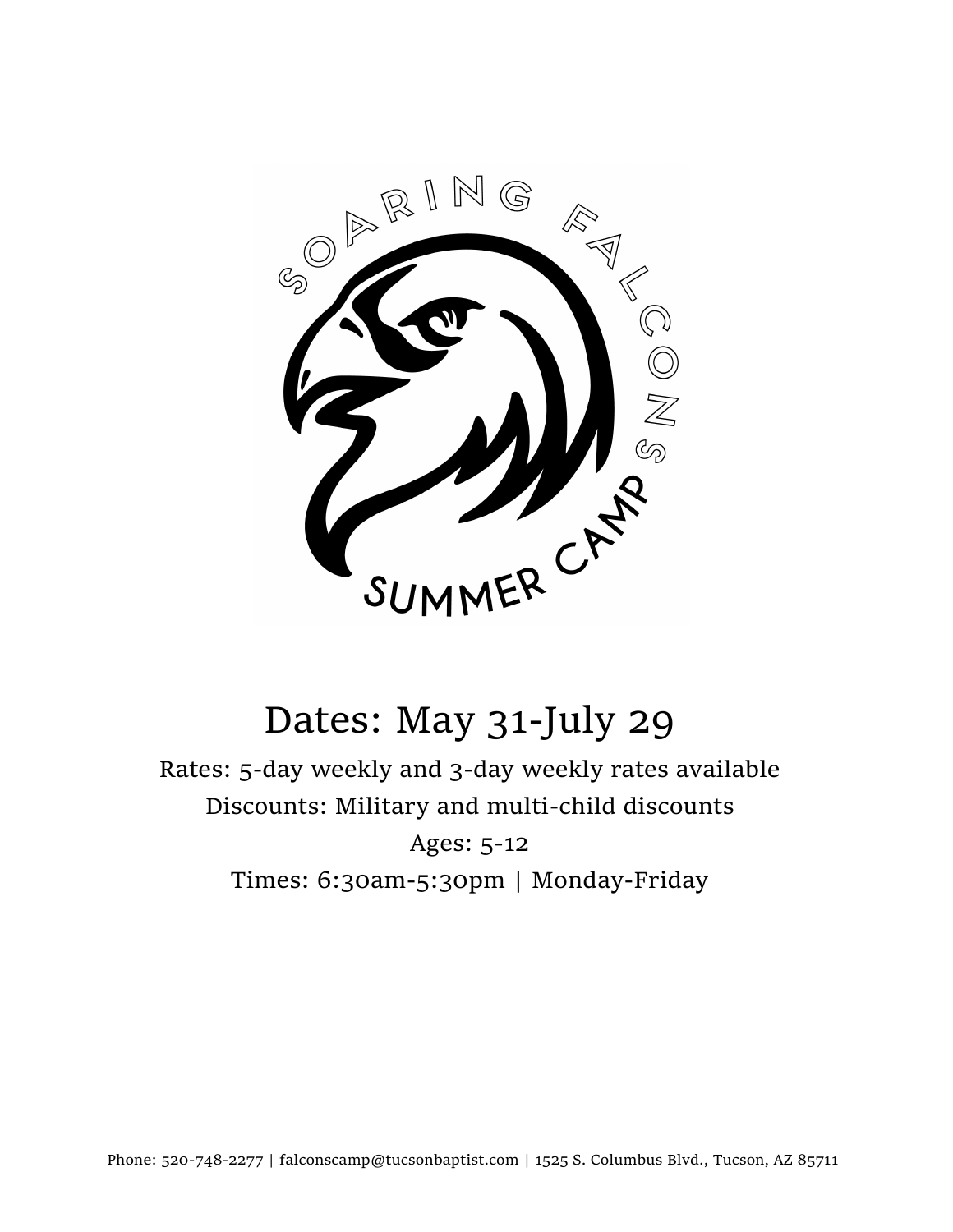

# **Registration Information**

**DISCOUNTS** (please check one):

- **Tucson Baptist Church Member | \$145 5-day | \$95 3-day**
- **Active Military | \$155 5-day | \$105 3-day**
- **N/A | \$165 5-day | \$115 3-day**

**\*Multi-child discount will be a \$10 weekly discount for each additional child**



| PARENT or LEGAL GUARDIAN'S INFORMATION |  |         |  |  |  |
|----------------------------------------|--|---------|--|--|--|
| First Name                             |  | Address |  |  |  |
| Last Name                              |  |         |  |  |  |
| Contact $#$                            |  | Email   |  |  |  |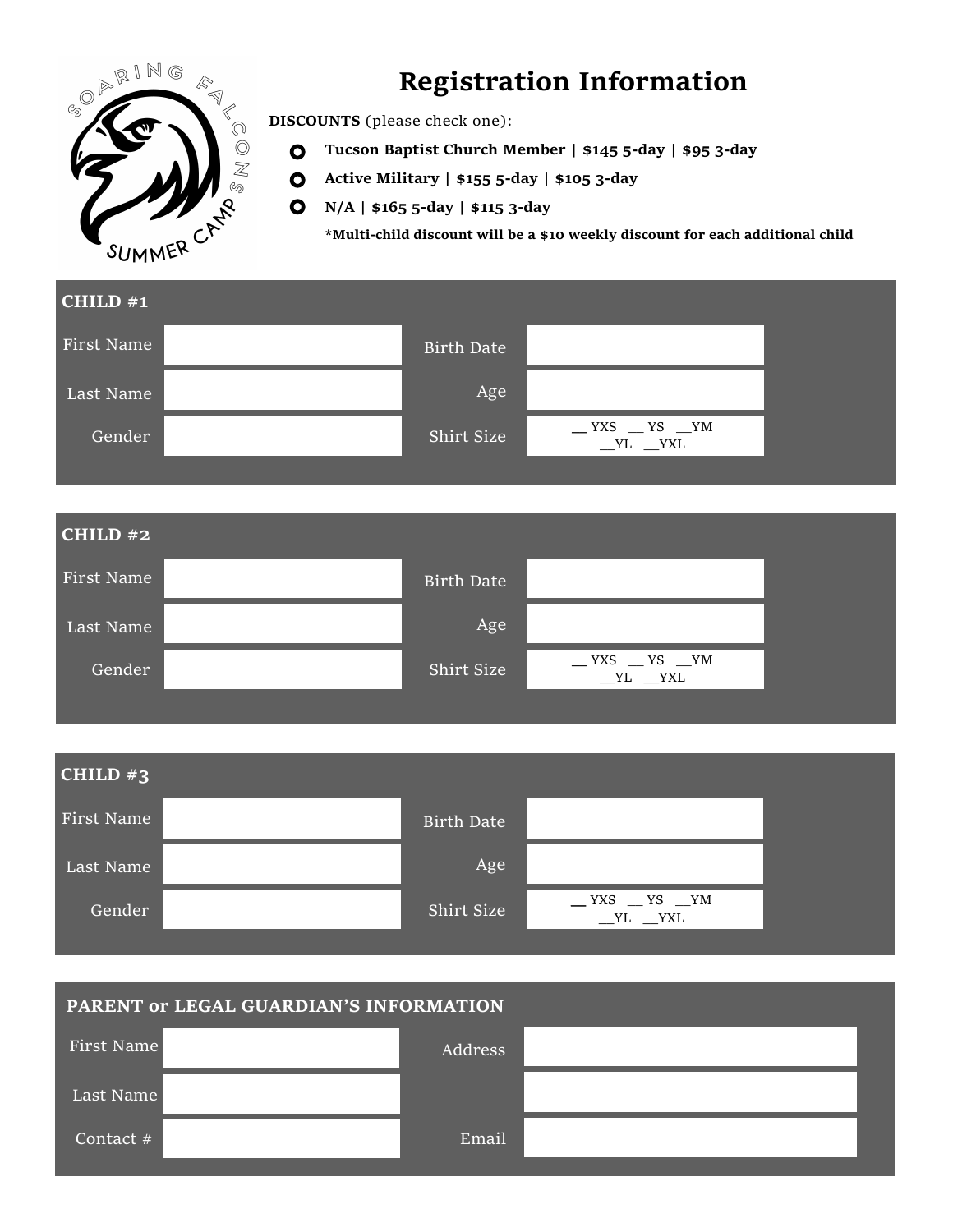## **Field Trip Permission Slip & Acknowledgements**

#### **Please initial that you acknowledge the following:**

Falcon Camp begins at 6:30 AM and ends at 5:30 PM. Please have your child arrive no earlier than 6:30 AM. **If your child is not picked up by 5:30 PM you will be immediately charged \$15; after 5:45 PM there is a \$1 per minute charge**.

My child will be dropped off by 9:00 AM every day and cannot be picked up before 2:30 pm unless the staff is otherwise notified. If your child has an appointment or needs to be dropped off/ picked up outside of these time restrictions, please speak to our staff in advance so we are able to accommodate your needs. This is a result of our field trip activity schedule. Any student not present by 9:00 AM may not be able to attend Falcon Camp for the day as we may have left campus to attend a field trip and we will not be able to provide alternative transportation, once field trips begin.

\_\_\_\_\_\_\_ Each child will be given a Falcon Camp T-shirt. They are required to wear the designated Falcon Camp T-shirts to off-campus field trips. The director will provide you with a weekly schedule of when your child will need to wear the designated Falcon Camp T-shirt.

\_\_\_\_\_\_\_ Your non-refundable pre-registration fee of \$50 (\$30 for early registration before May 1) must be enclosed in order to process your registration.

\_\_\_\_\_\_\_ A birth certificate for each child must be enclosed to process registration.

\_\_\_\_\_\_\_ Your weekly camper fee is due upon receiving your invoice. Invoices will be emailed out weekly. To pay your camper fee, you will go to tucsonbaptistacademy.com, and click make a payment on the home page. It will direct you to our Secure Give website, where you can select the "Soaring Falcons Summer Camp" category and input the child's name and the week/dates to which your payment should be applied. **A \$20 late fee will be charged for payments received late.** 

Each student is responsible for providing their own lunch. We do not have refrigeration available, so please provide ice packs in their lunch box if necessary. **Due to several students having severe allergies to nuts, we are a nut-free campus.** Students may bring items to heat up at lunch time.

My child, <u>has my permission</u> to ride the TBC bus/van and participate in the Soaring Falcons Summer Camp field trips from May 31-July 29, 2022.

Vehicle License Plate Numbers:

- Van #1 CJ 82735
- Van #2 CJ 85734
- White Bus CG 39195

I agree that I understand the risks of outdoor activities, my financial responsibilities listed above, and consent to the following: I shall not hold Soaring Falcons Summer Camp/Tucson Baptist Academy responsible or legally liable for losses of personal property or bodily injury; my child may participate in all camp activities unless otherwise stated. My signature below verifies that I am the parent or legal guardian of the child(ren) above.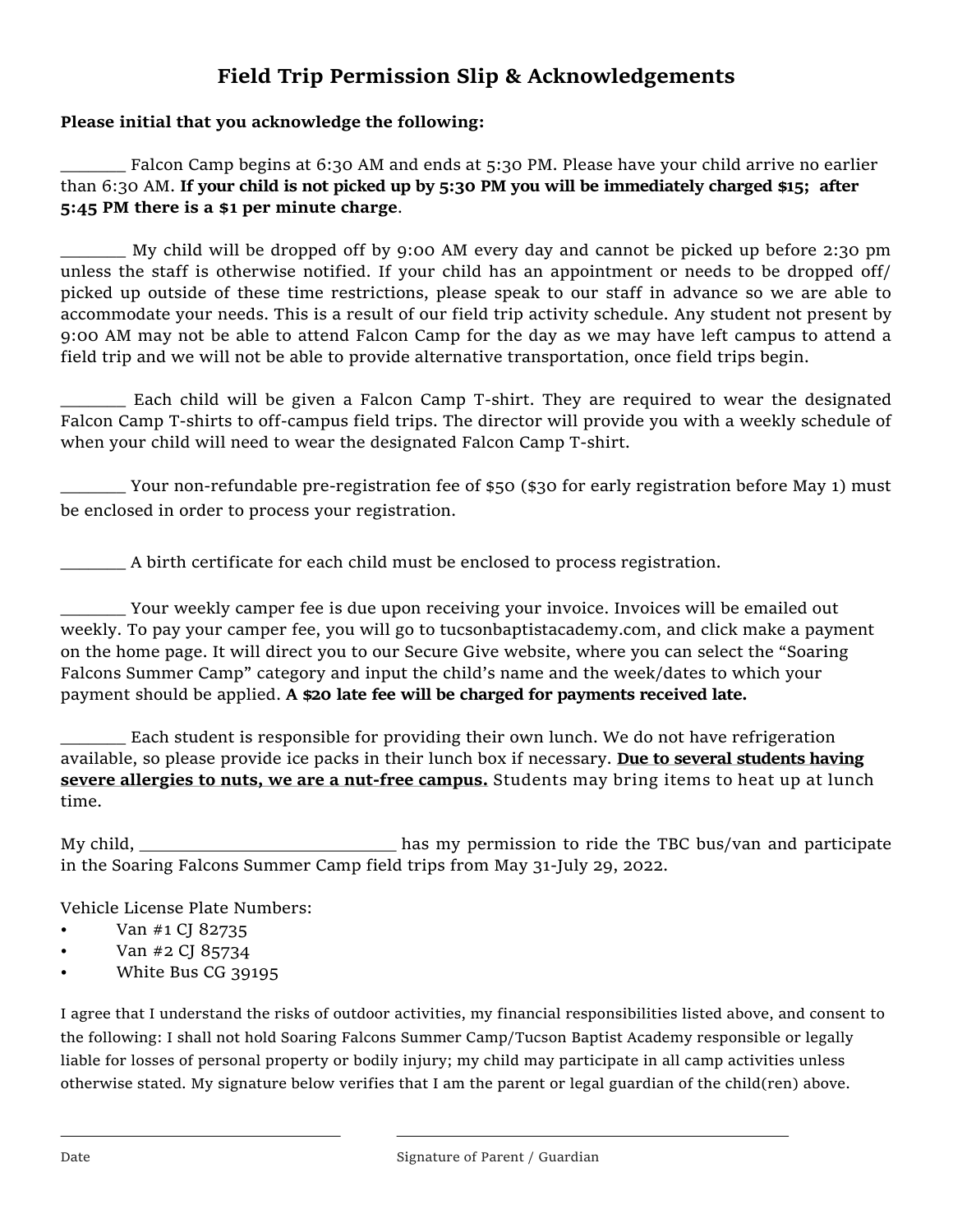## **Social Media and Website Waiver**

I give my permission for my child's picture to appear on the Soaring Falcons' Summer Camp/Tucson Baptist Academy Facebook page and website. My child's name or age will not be shared unless I, the parent, do so by tagging their picture for my own personal use. I understand the pictures are being posted to promote awareness and advertise for enrollment for Soaring Falcons Summer Camp.

| Date                                                                                                                                                 |  | Signature of Parent / Guardian                                   |                                                                                               |  |
|------------------------------------------------------------------------------------------------------------------------------------------------------|--|------------------------------------------------------------------|-----------------------------------------------------------------------------------------------|--|
|                                                                                                                                                      |  | <b>Medical / Emergency Consent Form</b>                          |                                                                                               |  |
| <b>CHILD'S INFORMATION:</b>                                                                                                                          |  |                                                                  |                                                                                               |  |
|                                                                                                                                                      |  |                                                                  |                                                                                               |  |
|                                                                                                                                                      |  |                                                                  |                                                                                               |  |
| <b>Student Medical Information:</b>                                                                                                                  |  |                                                                  |                                                                                               |  |
|                                                                                                                                                      |  |                                                                  |                                                                                               |  |
|                                                                                                                                                      |  |                                                                  |                                                                                               |  |
| directions on container:                                                                                                                             |  |                                                                  | Please check any of the following non-prescription medications your child may be given as per |  |
|                                                                                                                                                      |  | __ Ibuprofen __ Acetaminophen __ Cough Drops __ Benadryl __ Tums |                                                                                               |  |
| Emergency Contacts: I authorize the following individuals to pick-up my child from the facility<br>in case of emergency or if I cannot be contacted. |  |                                                                  |                                                                                               |  |
| Name:                                                                                                                                                |  | Relationship:                                                    | Phone Number:                                                                                 |  |
| Name:                                                                                                                                                |  | Relationship:                                                    | Phone Number:                                                                                 |  |
| Name:                                                                                                                                                |  | Relationship:                                                    | Phone Number:                                                                                 |  |
|                                                                                                                                                      |  |                                                                  |                                                                                               |  |

### **Health Insurance Information:**

| Health Care Provider<br>(Doctor) | Name or company name: | Phone Number: |
|----------------------------------|-----------------------|---------------|
| Hospital Preference              | Name:                 | Phone Number: |